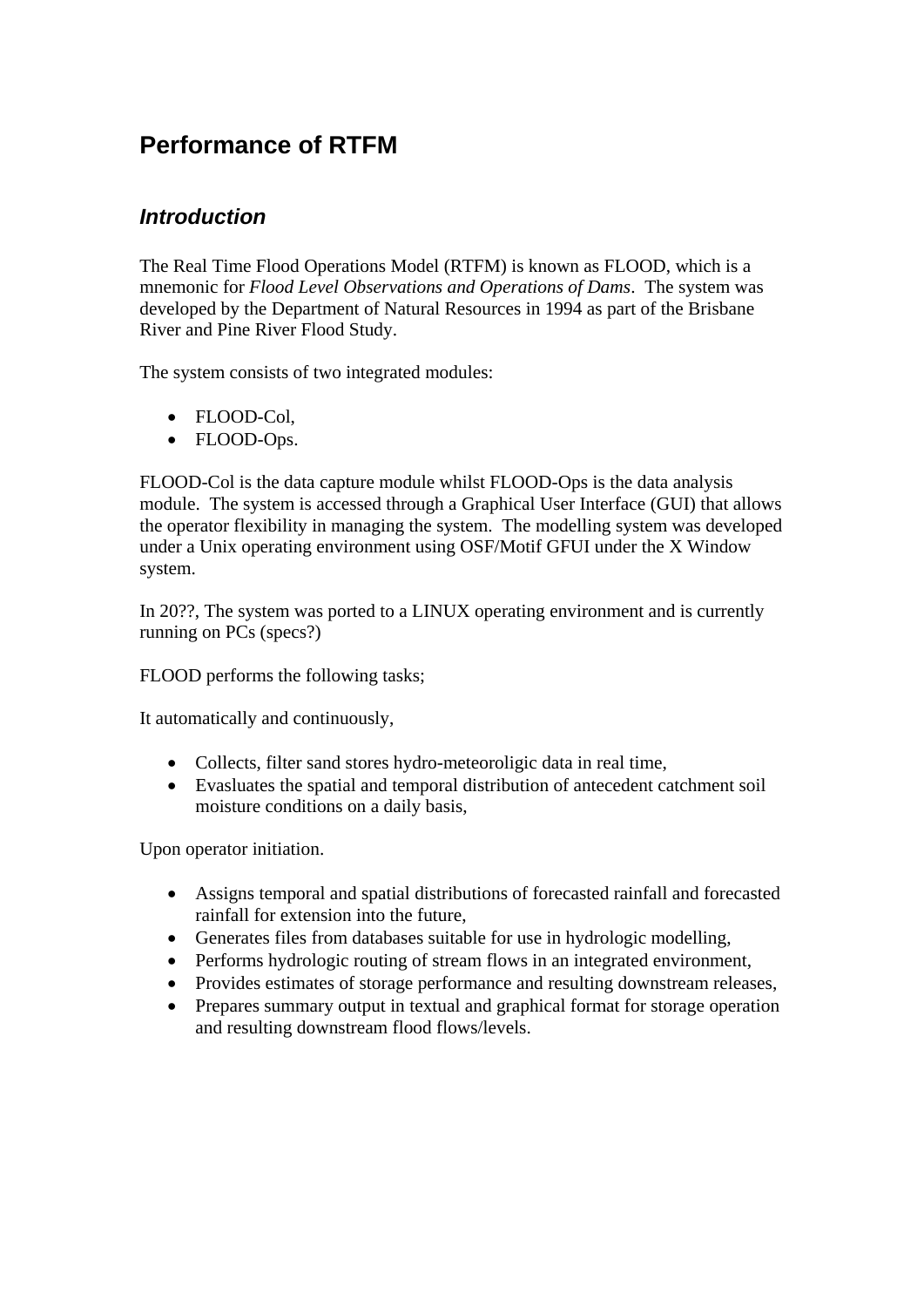## *Radio Telemetry Stations*

The primary source of raw data for the system is rainfall, river height and lake level sensors located within and around the relevant catchments. Rainfall sensors consist of standard tipping bucket rain gauges attached to a data logger. The river height and lake level sensors vary in type and model but include shaft encoders, wet pressure transducers and dry pressure transducers. Refer to Section xx for more details.

The sensors are attached to encoder/radio transmitters that send radio signals containing an accumulated value using a standard Automated Local Evaluation in Real Time System (ALERT) style radio signal. This has become the adopted standard for flood warning networks adopted by the Bureau of Meteorology. A system of repeater stations is installed within the catchment to ensure the signals reach the base station located on top of the building housing the Flood Operations Centre.

## *System Architecture*

FLOOD was designed as two major sub-systems; data collection and data analysis. The FLOOD modelling system was developed as a fully integrated system as it automatically associates data collected and process models with catchment spatial information.

## **Data Collection**

Data collection is completely independent to data analysis within the FLOOD system. Data collection is performed on a sensor by sensor basis. Signals sent form the field arrive randomly at the FOC base station and are relayed to the computer hardware platforms serial port via a decoder. The system enables the serial port to receive the incoming sensor information which consists of a sensor identification number and an accumulated sensor value. The signal is read, decoded, accepted or rejected, filtered, validated and then stored in a sensor database. All information is stored in the data base even if it is considered 'trash' data.

A sensor details database contains details of each sensor, including:

- Sensor name
- Identification number
- Type of sensor
- Calibration information
- Alarm thresholds
- And rating curve information if applicable.

Filtered data obtained from the sensors can be viewed in a textual or graphical format. Facilities for viewing groups of sensors are available. The types of information that can be viewed or edited include height, discharge, rainfall pluviographs, rainfall hyetographs, lake levels and dam volumes.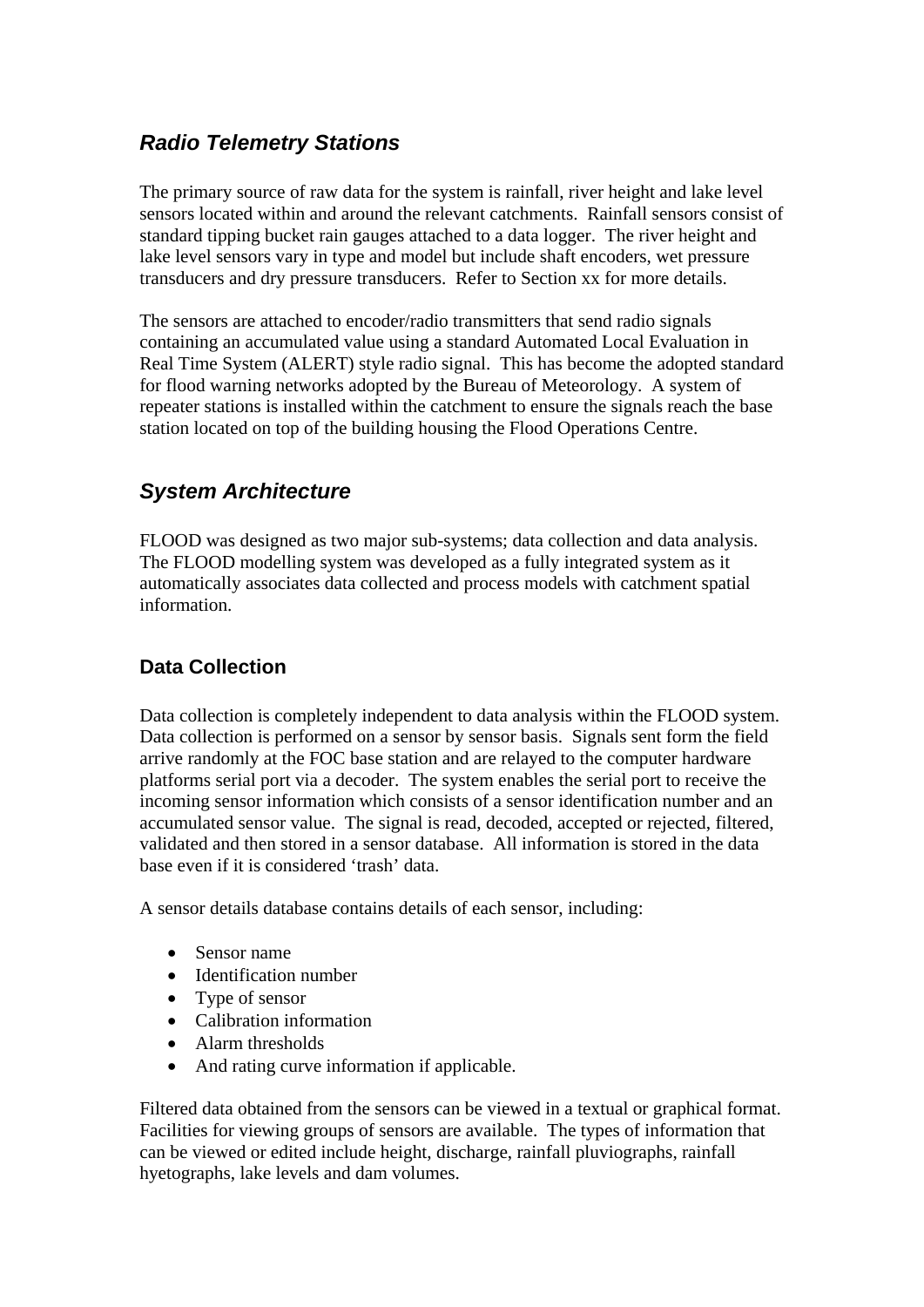No issues where observed with the RTFM data collection module during this event. Some sensors stopped reporting during the course of the event, but this related to issues with the field sensors and not the data collection module. Some sensors also required re-calibration during the event as they where repaired or the data started 'drifting'.

### **Data Analysis**

The data analysis system has been developed around the concepts of regions, processes and cases.

### *Regions*

Regions are spatial areas such as catchments located above a stream gauging station, which can be assigned various input definitions and process modules depending upon the nature of the region. For example, a sub-catchment is assigned a soil moisture accounting process and a runoff-routing model process, whereas a reservoir region is assigned only a reservoir routing process. A region's relationships with neighbouring regions are defined for each process associated with the region.

The regions database contains the following information;

- Extent and location of sub-areas within regions, and regions within catchments,
- Connectivity of sub-areas within regions, and regions within catchments,
- Processes associated with each region,
- Process module input definitions.

Figure X shows the region layout adopted in the FLOOD system.

### *Process*

A Process is a computational model of a physical mechanism. Examples as stated include soil moisture accounting, runoff-routing, reservoir routing and hydraulic routing.

### **Soil Moisture Accounting Model**

The Soil Moisture Accounting Model is used to provide an indication of the catchment wetness at the commencement of a flood event. Relationships have been derived which relate conceptual soil moisture storage volumes with rainfall loss rates.

The FLOOD system contains a number of different process models which perform similar functions. For example the Soil Moisture Accounting Module consists of several different model types which are: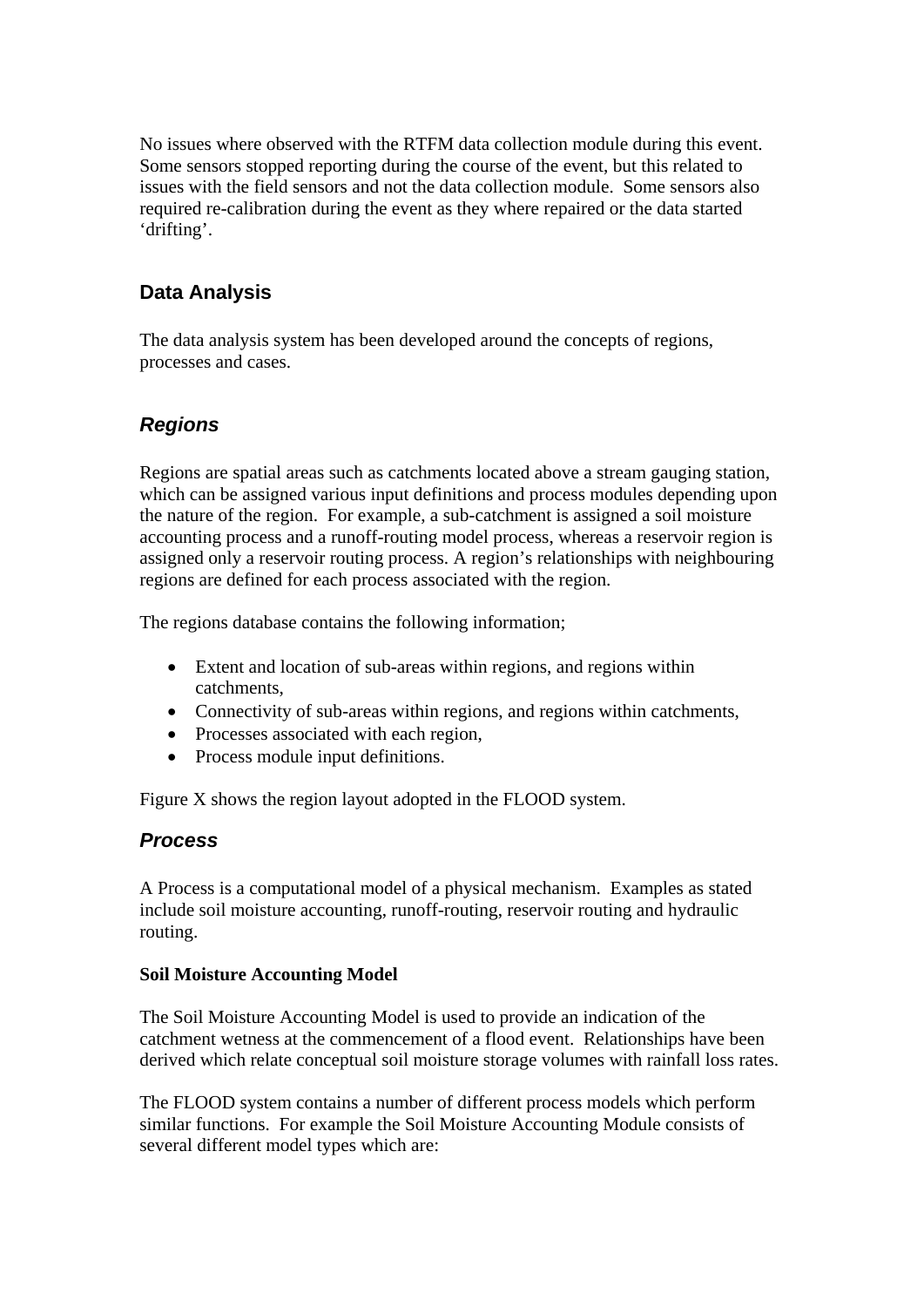- Antecedent Precipitation Index (API)
- Resdiual Baseflow Index
- SACRAMENTO Model

In this event the API model was used to derive initial estimates of rainfall loss rates during the early period of the flood event. These estimates were then modified as initial stream rises were detected and event loss rates could be then assessed by matching the timing and rate of rise.

| <b>Region</b>                | <b>API</b>                  | <b>Sacramento</b>   | <b>Sacramento</b> |  |  |
|------------------------------|-----------------------------|---------------------|-------------------|--|--|
|                              | <b>Initial Loss</b>         | <b>Initial Loss</b> | <b>Continuing</b> |  |  |
|                              | (mm)                        | (mm)                | Loss              |  |  |
|                              |                             |                     | (mm/hr)           |  |  |
|                              | <b>Upper Brisbane River</b> |                     |                   |  |  |
| <b>COO</b>                   | 28.0                        | 26.5                | 3.5               |  |  |
| <b>LIN</b>                   | 22.6                        | 13.6                | 3.3               |  |  |
| <b>EMU</b>                   | 30.7                        | 25.2                | 2.1               |  |  |
| <b>CRE</b>                   | 33.3                        | 29.6                | 3.3               |  |  |
| <b>GRE</b>                   | 29.2                        | 23.7                | 3.9               |  |  |
| <b>Middle Brisbane River</b> |                             |                     |                   |  |  |
| <b>WDI</b>                   | 31.8                        |                     | 2.8               |  |  |
| <b>Stanley River</b>         |                             |                     |                   |  |  |
| <b>SDI</b>                   | 22.2                        | 12.3                | 2.5               |  |  |
| <b>Lockyer Creek</b>         |                             |                     |                   |  |  |
| <b>HEL</b>                   | 30.4                        | 25.0                | 4.0               |  |  |
| <b>TEN</b>                   | 24.1                        | 0.0                 | 3.5               |  |  |
| LAI                          | 14.8                        | 0.0                 | 4.3               |  |  |
| <b>GAT</b>                   | 29.3                        | 21.8                | 3.6               |  |  |
| <b>LYO</b>                   | 28.8                        | 20.9                | 4.2               |  |  |
| <b>Bremer River</b>          |                             |                     |                   |  |  |
| <b>WAL</b>                   | 27.8                        | 28.1                | 2.9               |  |  |
| <b>KAL</b>                   | 24.1                        | 0.0                 | 2.0               |  |  |
| <b>AMB</b>                   | 27.6                        | 0.0                 | 2.0               |  |  |
| <b>PUR</b>                   | 34.3                        | 0.0                 | 2.1               |  |  |
| <b>IPS</b>                   | 33.4                        | 0.0                 | 2.0               |  |  |
| <b>Lower Brisbane River</b>  |                             |                     |                   |  |  |
| SAV                          | 34.2                        | 37.3                | 3.0               |  |  |
| <b>MTC</b>                   | 33.1                        | 33.0                | 3.8               |  |  |
| $JIN$                        | 33.5                        | 34.0                | 3.8               |  |  |
| POG                          | 33.6                        | 33.4                | 3.8               |  |  |
| <b>ENO</b>                   | 30.3                        | 25.2                | 1.2               |  |  |
| <b>BUL</b>                   | 33.2                        | 26.6                | 4.2               |  |  |

Table xx Loss Rate Estimates of Regions - 5 January 2011

Relationships derived by the Bureau of Meteorology that link API and initial loss rate have been utilised. These equations are of the following form:-

Somerset Dam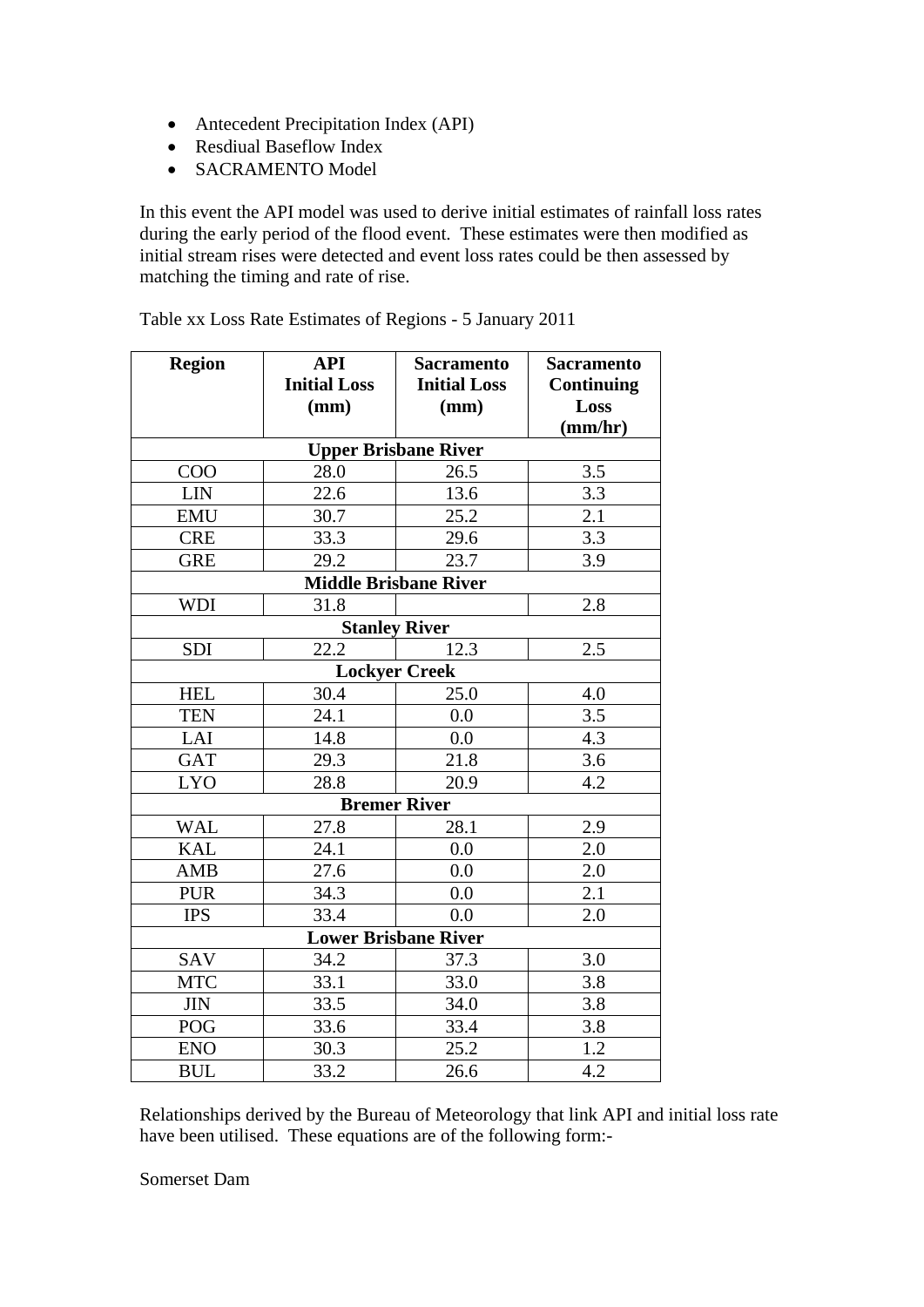$IL = 2222$ 

Wivenhoe Dam

 $\Pi = 2222$ 

North Pine Dam

 $\Pi = 2222$ 

The continuing loss rates were varied throughout the event to ensure that the overall shape and volume of the flood event was being matched to an acceptable level.

#### **Runoff-routing Models**

An event based runoff-routing model similar to that described by Mein, Laurensen and McMahon (1974) was used to model the surface runoff from a region. The model consists of concentrated storages distributed over the region which have a non-linear storage-discharge relationship. The implementation of the model originated as WT42 (Shallcross, 1987) but was re-written in ANSI C for the inclusion of in the FLOOD system and to accommodate improved data structures required to access data in real time. The model was also modified to operate in a manner which allowed separate regions to be run as a series of linked cascading models. This formulation of the models allows for more effective use of spatially varying data.

The runoff-routing models were calibrated to up to ten historical flood events and have been used to successfully simulate operational floods in February 1999, March 1999, February 2001, February 2010 and March 2010.

| <b>Region</b>                | Kc    | m   |  |  |
|------------------------------|-------|-----|--|--|
| <b>Upper Brisbane River</b>  |       |     |  |  |
| COO                          | 43.6  | 0.8 |  |  |
| <b>LIN</b>                   | 20.6  | 0.8 |  |  |
| <b>EMU</b>                   | 37.2  | 0.8 |  |  |
| <b>CRE</b>                   | 34.3  | 0.8 |  |  |
| <b>GRE</b>                   | 20.1  | 0.8 |  |  |
| <b>Middle Brisbane River</b> |       |     |  |  |
| <b>WDI</b>                   | 108.5 | 0.8 |  |  |
| <b>Stanley River</b>         |       |     |  |  |
| <b>SDI</b>                   | 60.3  | 0.8 |  |  |
| <b>Lockyer Creek</b>         |       |     |  |  |
| <b>HEL</b>                   | 15.0  | 0.8 |  |  |
| <b>TEN</b>                   | 19.0  | 0.8 |  |  |
| LAI                          | 42.1  | 0.8 |  |  |
| <b>GAT</b>                   | 61.9  | 0.8 |  |  |
| <b>LYO</b>                   | 53.9  | 0.8 |  |  |

Table xx Region Runoff-Routing Model Parameters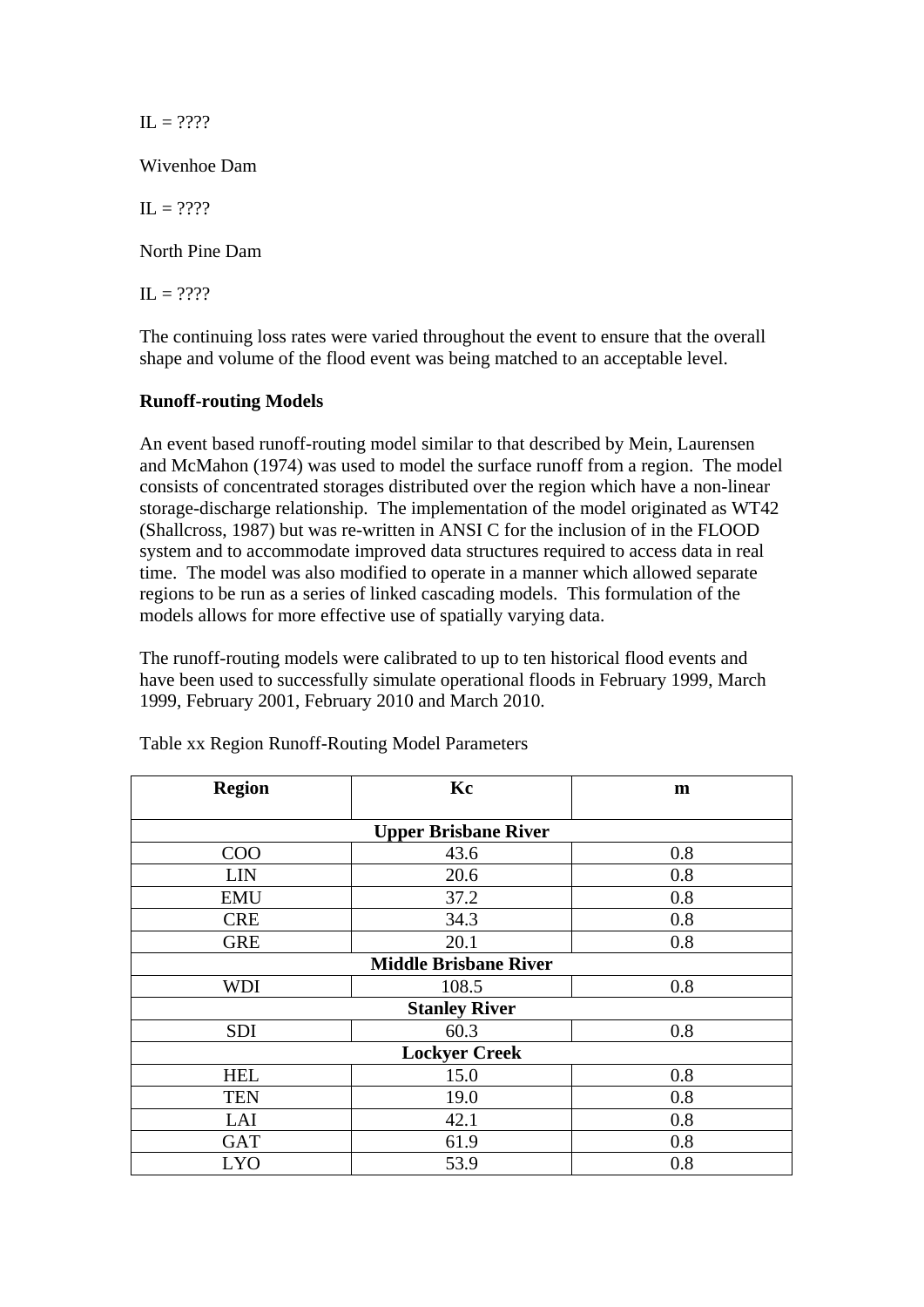| <b>Bremer River</b>         |      |     |  |  |
|-----------------------------|------|-----|--|--|
| <b>WAL</b>                  | 44.0 | 0.8 |  |  |
| <b>KAL</b>                  | 34.0 | 0.8 |  |  |
| AMB                         | 35.0 | 0.8 |  |  |
| <b>PUR</b>                  | 49.0 | 0.8 |  |  |
| <b>IPS</b>                  | 15.7 | 0.8 |  |  |
| <b>Lower Brisbane River</b> |      |     |  |  |
| SAV                         | 40.0 | 0.8 |  |  |
| <b>MTC</b>                  | 47.0 | 0.8 |  |  |
| <b>JIN</b>                  | 29.4 | 0.8 |  |  |
| POG                         | 19.3 | 0.8 |  |  |
| <b>ENO</b>                  | 9.1  | 0.8 |  |  |
| <b>BUL</b>                  | 10.5 | 0.8 |  |  |

#### **Base-flow Models**

During the February and March 2010 flood events, a base flow 'model' was introduced to assist in the assessment of the timing of release closure sequences. This was done to add some consistency to the assessment and provide a catalogue of recession constants applicable to the various dam catchments.

The base flow model has the form:-

Base Flow = ((Base Flow at t-1)xBR) + (BCx(ModelCatchment Inflow at t) $(BM)$ )

Where:

t= Current Time Step  $BR = Base Flow Recession Constant (~0.90 or less than unity)$  $BC = Surface$  Runoff Factor (~0.004)  $BM = Power(-1.0)$ 

#### **Reservoir Routing Models**

The reservoir routing models incorporated into the FLOOD system are based on level pool routing algorithims. The models for Somerset Dam and Wivenhoe Dam are complicated by the fact the dams are operated conjunctively to maximise the flood mitigation benefits of the overall system and so therefore they have been adapted to reflect the gate configurations of each particular dam.

The gate operations module incorporated into FLOOD is an adaptation of a stand alone computer program known as WIVOPS that incorporates the flood operation objectives described in the October 2004, Version 6 of the 'Manual of Operational Procedures for Flood Mitigation for Wivenhoe Dam and Somerset Dam'.

WIVOPS was modified in May 2005 to incorporate the Stage I auxiliary spillway works as defined in the Wivenhoe Dam Alliance Report entitled,' Design Discharges and Downstream Impacts of Wivenhoe Dam Upgrade', Report Number Q1091, June 2004.